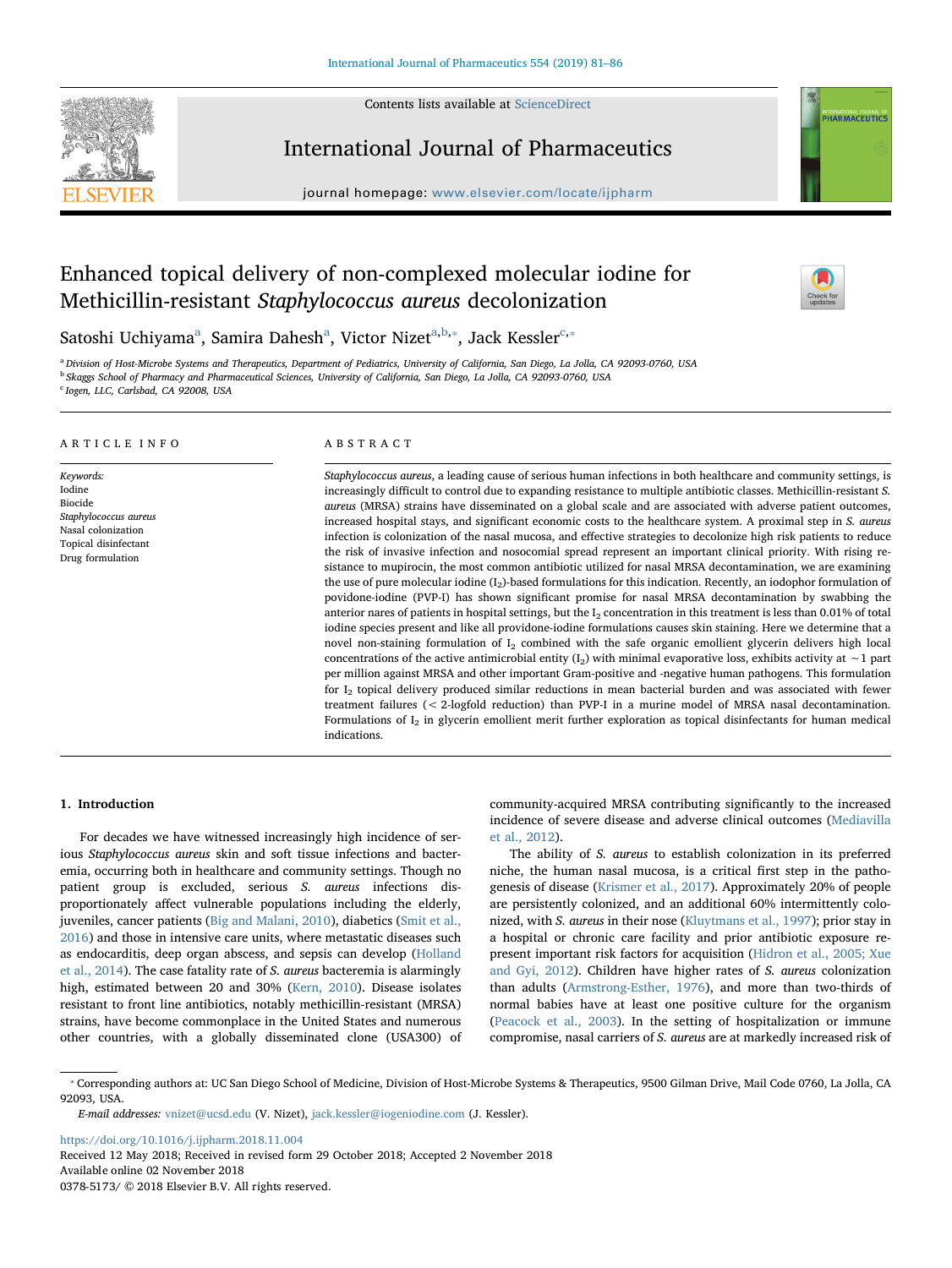developing bloodstream infection, and genomic fingerprinting confirms the nasal strain of the individual is usually the agent of the systemic disease (von Eiff [et al., 2001](#page-5-8)). Given this association, many healthcare facilities in the world screen at-risk hospitalized patients for MRSA nasal colonization and, when positive, attempt to decontaminate the patient with a topical antibiotic, typically mupirocin (Bactroban®) ([Bode et al., 2010; Septimus and Schweizer, 2016](#page-4-2)). However, mupirocin is a bacteriostatic drug that requires repeated application over several days to achieve S. aureus eradication ([Ammerlaan et al., 2009;](#page-4-3) [Mehta et al., 2013\)](#page-4-3), with resistance to this agent on the rise and approaching 30% in some clinical populations ([Antonov et al., 2015;](#page-4-4) [Poovelikunnel et al., 2015\)](#page-4-4). Considering alternatives to mupirocin, iodine, an essential element, has a long history as a disinfectant and antibacterial sterilizing agent, especially in surgical skin preparation. In 2010 the 3M Company began marketing a skin and nasal antiseptic preparation (SNP) based on PVP-I as an alternative to topical mupirocin; clinical trials have demonstrated consistent benefits ([Perl et al.,](#page-5-9) [2002; Bebko et al., 2015](#page-5-9)). The use of an iodine-based disinfectant is attractive, as (a) it is well known that iodophors demonstrate rapid and broad-spectrum bactericidal activity (within 10–20 s) and (b) there is no evidence that bacteria can develop resistance to iodine [\(Houang](#page-5-10) [et al., 1976; Lanker Klossner et al., 1997\)](#page-5-10) since it reacts rapidly with several functional groups (double-bonds, amino groups and sulphydral groups) which results in simultaneous action against multiple molecular targets to cause death. In pilot studies, intranasal application of SNP produced a significant ( $> 2 \log$ ) reduction of *S*. *aureus* colonization in healthy volunteers [\(Anderson et al., 2015](#page-4-5)) and was associated with a reduction in deep surgical site infections among patients undergoing arthroplasty or spine fusion procedures [\(Phillips et al., 2014\)](#page-5-11).

Iodophors are highly acidic compositions that provide a small concentration of active biocide, i.e. unbound molecular iodine  $(I_2)$ ([Wada et al., 2016](#page-5-12)), in equilibrium with large concentrations of iodide/ triiodide and polymers that complex  $I_2$  [\(Favero, 1982; Gottardi, 1999](#page-5-13)). Complexation of  $I_2$  is necessary since  $I_2$  is unstable in an aqueous environment [\(Gottardi, 1978, 1981](#page-5-14)). A paradoxical consequence of this formulation approach is an increase in active biocide upon dilution up to a 100-fold dilution [\(Ferguson et al., 2003; Gottardi, 1980, 1983](#page-5-15)). The labeled concentration of "iodine" in iodophors is determined by thiosulfate titration which measures both triiodide and  $I_2$ . Consequently, clinicians do not know the concentration of active biocide in the iodophors used in clinical procedures. The concentration of unbound  $I_2$  in the most common iodine-based topical disinfectant formulation, 10% povidone-iodine (PVP-I, Betadine™), is less than 10 ppm or 0.01% of the total iodine atoms present [\(Gottardi, 1978](#page-5-14)). Iodophors manufactured with concentrations of  $I_2$  below a critical threshold permit survival of certain bacteria including S. aureus [\(O'Rourke et al., 2003](#page-5-16)) and have been associated with transmission of nosocomial infections ([Weber](#page-5-17) [et al., 2007](#page-5-17)).

Systemic absorption of iodine across mucous membranes has been demonstrated ([Safran and Braverman, 1982](#page-5-18)) but diffusion of  $I_2$  into and from the epidermis is less well understood. Notably, topical iodine compositions offer the potential to provide a prolonged (> 12 h duration) epidermal antibacterial activity due to a continuous flux or "back diffusion" of absorbed  $I_2$  from treated skin ([Gottardi, 1995; McLure and](#page-5-19) [Gordon, 1992\)](#page-5-19). This flux of  $I_2$  is proportional to exposure time and the concentration of  $I_2$  applied to the skin; delivery of pure  $I_2$  without triiodide has been shown to eliminate staining ([Kessler, 2001\)](#page-5-20). The low level of unbound  $I_2$  in iodophors mitigates this potential feature of iodine-based skin preps. Also, the presence of several iodine species (e.g. iodide, tri-iodide, hypoiodide, iodate, hypoiodous acid) that do not themselves provide antimicrobial activity increases the risk of systemic toxicity and skin irritation as  $I_2$  per se possesses a benign acute toxicity profile [\(Duan et al., 1999\)](#page-5-21).

In the present study, we explore basic characteristics of a novel nonstaining formulation approach to provide non-staining stabile  $I_2$  which is the actual microbicide in PVP-I; the composition provides emolliency

and free  $I_2$  concentrations approximately 100-fold higher than that found in commercially available 10% PVP-I [\(Gottardi, 1978](#page-5-14)). Our analysis reveals that formulation with emollient organic carriers (glycerin and propylene glycol) markedly reduces the vapor pressure of  $I_2$ and consequently its loss into the atmosphere by about 100-fold, a property not shared by commercially available iodophors including PVP-I. Minimum inhibitory concentration (MIC) testing against MRSA and additional selected contemporary multidrug-resistant (MDR) bacterial pathogens confirmed potent antimicrobial activity of the new  $\mathbf{I}_2$ formulation at or below 1 ppm. Finally, the effectiveness of this formulation in reducing MRSA bacterial burden was examined in a murine model of nasal decolonization.

# 2. Materials and methods

## 2.1. Viscosity measurements

Viscosity was measured using a Brookfield Model DV2T (Middleboro, MA) equipped with a Wells-Brookfield cone plate and spindle CPA52Z; thermal control was implemented wih a Lauda Alpha RA-8 (Delran, NJ). Data from vicometric measurements were collected and analyzed using the RheocalcT software package. Viscosity versus shear rate was measured by varying spindle speed up and then down in defined increments at both 25 °C and 33 °C. Two data points were collected at each rpm value; once with spindle speed increasing and once with spindle speed decreasing. The viscosity for 3M SNP was calculated by determining the consistency index; the I2 glycerin formulation exhibited constant viscosity versus shear rate, i.e. Newtonian behavior.

## 2.2. Iodine vapor pressure study

Saturated solutions of molecular iodine  $(I_2,$  Alfa Aesar 14248 Lot 104Z003) were prepared in either: (a) 30 mM acetate buffer, pH 4.5; or (b) emollient organic carriers - glycerin and propylene glycol. The measured concentration of  $I_2$  in each of these samples was 112 ppm (acetate buffer) 632 ppm (propylene glycol) and 1132 ppm (glycerin). One gram of a test article was placed in the bottom of a screw-top glass vial and a lid was tightly fitted to the vial. The inner surface of each lid was fitted with an iodine sensitive paper disc (Fluka #37215, Lot SZBF1310V) held in place against the inner surface of the lid by its threads. The indicator paper was therefore exposed to the atmosphere in the vial which allowed it to react with  $I_2$  in the vapor phase of each vial. At 5 and 20 min and then 1, 6, 24 and 48 h the color of the indicator paper on the inside of the screw-top lids was examined and photographed.

#### 2.3. Bacterial strains and culture conditions

MRSA strain USA300 TCH1516 (ATCC #BAA-1717), isolated from an adolescent patient with severe sepsis syndrome at Texas Children's Hospital in Houston, TX, and vancomycin-resistant Enterococcus faecalis (VRE) strain NJ-3 (ATCC #51299), isolated from human peritoneal fluid in St. Louis, MO, were obtained from the American Type Culture Collection (Manassas, VA). Group A Streptococcus (GAS) M1T1 serotype strain 5448 was original isolated from a patient with necrotizing fasciitis and toxic shock syndrome [\(Chatellier et al., 2000](#page-4-6)). MDR Pseudomonas aeruginosa (PA) isolate was isolated from human lung at a tertiary academic hospital in the New York metropolitan area [\(Fair et al.,](#page-5-22) [2012\)](#page-5-22). MDR Acinetobacter baumannii (AB) AB5075 was isolated from bone (bone) at Walter Reed Army Medical Center ([Zurawski et al.,](#page-5-23) [2012\)](#page-5-23). MRSA and GAS were grown in Todd-Hewitt broth (THB; Difco, BD Diagnostics). VRE was propagated in brain-heart infusion (BHI) broth. PA and AB were grown in Luria-Bertani (LB) broth.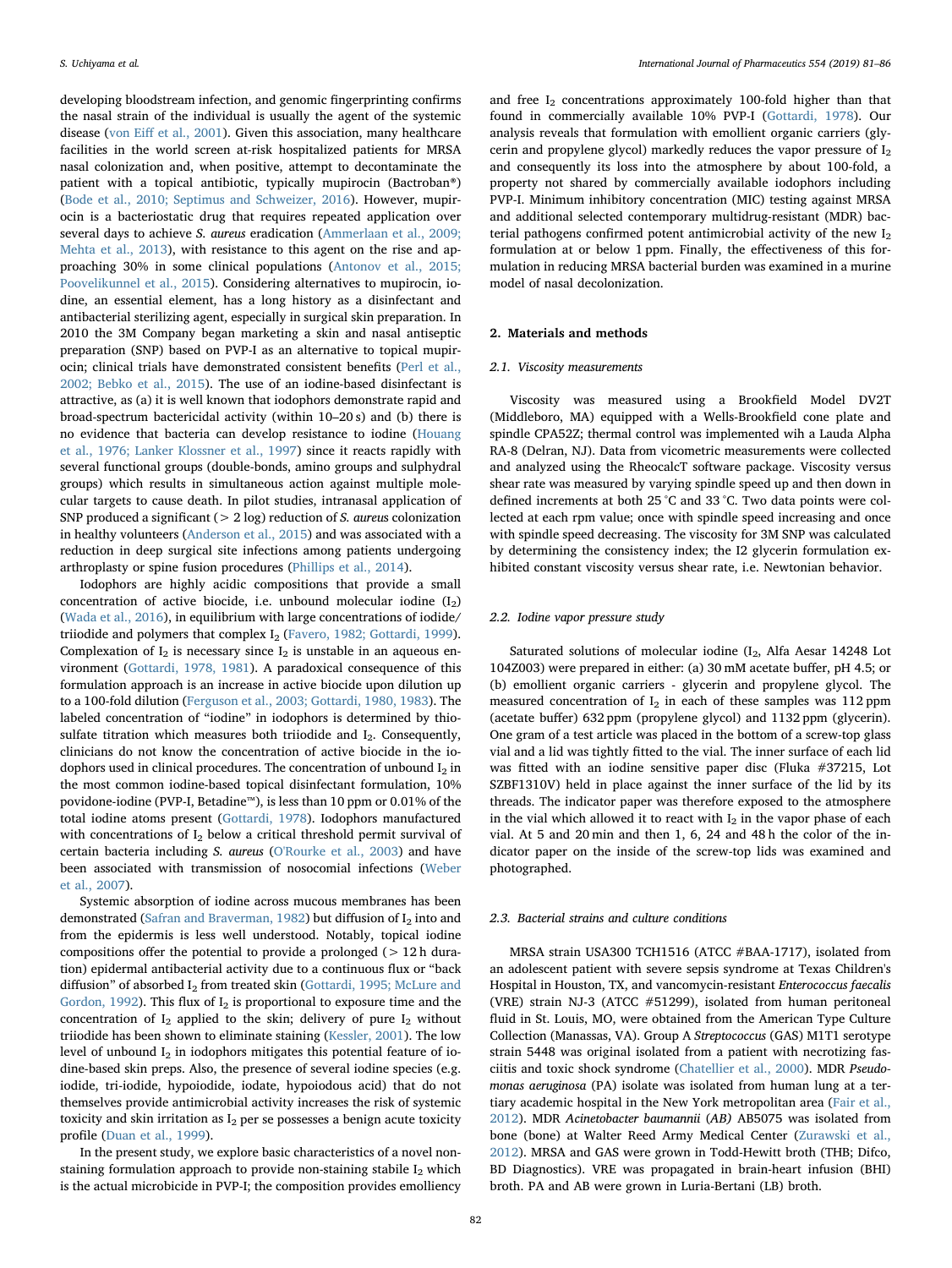### 2.4. Bacterial minimum inhibitory concentration (MIC) assay

The I<sub>2</sub> formulation was serial diluted in H<sub>2</sub>O in a 96-well flat bottom plate to provide a final concentration range from 0 ppm to 4 ppm. Then  $1 \times 10^5$  colony forming units (CFU) of each bacterial in a volume of 10 μl H2O was added to each of the wells. After 5 min at room temperature, a 5 μl aliquot from each well was transferred into a new 96 well flat bottom plate and 200 μl of soft bacterial media agar (0.75% agar in the corresponding bacterial growth media specified above for each strain) was added to each well. Growth of bacterial colonies in the soft agar was analyzed after 12 h incubation in 37  $\pm$  1 °C, and the lowest concentration in which no colonies were observed was defined as the MIC.

## 2.5. Mice nasal bacterial clearance model

All animal studies were performed under approval by the UC San Diego Institutional Animal Care and Use Committee (IACUC), protocol S00227M ("Mouse Models of Bacterial Infection and Immunity"). Healthy 10 to 12-week-old outbred CD1 mice were randomly assigned to one of three treatment regimens: (a) glycerin (negative control); (b) 3M™ Skin and Nasal disinfectant (positive control); and (c) 400 ppm  $I_2$ in glycerin. All mice in a single cage were assigned to the same treatment regimen. Three experiments were repeated on three separate days as follows: Experiment 1,  $n = 5$  per group, all females; Experiment 2,  $n = 10$  per group, 5 males and 5 females; Experiment 3,  $n = 10$  per group, 5 males and 5 females; Total  $n = 25/$ group. Mice were anesthetized with isoflurane and challenged intranasally with 20 μl PBS containing  $2 \times 10^8$  CFU of MRSA TCH1516. After 24 h, one of the three treatments  $(10 \mu l)$  was applied to the nares of each of the mice. Evaluation of colonized MRSA was performed as previously described ([Kiser et al., 1999](#page-5-24)). After an additional 24 h, the mice were euthanized, and their nasal tissue was excised and dissected with sterile scissors. The nasal cavities were vortexed vigorously (10 s times 3) in phosphatebuffered saline (PBS), and serial dilutions made in PBS and plated in triplicate onto THA plates. Plates were incubated in 37  $\pm$  1 °C for 12 h for CFU determination of the recovered MRSA.

#### 3. Results

#### 3.1. Viscosity of 3M SNP versus  $I_2$ -glycerin composition

The viscosity of 3M SNP varied with shear. The consistency index was determined on two separate days, and the apparent viscosity

# Vapor Pressure of Molecular Iodine

<span id="page-2-1"></span>

Fig. 2. Organic emollient formulation reduces  $I_2$  vapor pressure and atmospheric loss. Using an iodine-sensitive paper disk assay, the relative vapor pressure of  $I_2$  in glycerin and propylene glycol was compared to its vapor pressure in acetate buffer. Indicator paper stain intensity was visually evaluated using the Munsell Neutral Value Scale. The relative rate of staining per ppm of  $I_2$  in propylene glycol and glycerin as compared to acetate was approximately 270 and 480 times lower.

calculated as 5003 centipoise (cP) at 25 °C and 3676 cP at 33 °C ([Fig. 1](#page-2-0)). Viscosity of the  $I_2$ -glycerin composition did not change with shear; this composition exhibited classical Newtonian behavior. The viscosities at 25 °C and 33 °C were 885 and 464 cP, respectively.

# 3.2. Organic emollient formulation reduces  $I_2$  vapor pressure and atmospheric loss

Using an iodine-sensitive paper disk assay, the vapor pressure and atmospheric loss of  $I_2$  was calculated comparing glycerin and propylene glycol emollients to acetate buffer. At 1 h, the control sample of  $I_2$  in acetate buffer was highly colored; by 6 h this paper was 100% black and indistinguishable from the paper at 24 h ([Fig. 2](#page-2-1)). In contrast the indicator paper in the glycerin (1132 ppm) and propylene glycol (632 ppm) samples reacted very little, which indicated that the effective vapor pressure of  $I_2$  was markedly reduced [\(Fig. 2](#page-2-1)). Indicator paper stain intensity was visually evaluated using the Munsell Neutral Value Scale (Pantone, Carlstadt, NJ, Cat# M50135). The acetate buffer that contained 112 ppm I2 was scored  $(N = 8)$  a  $6.68 + 0.108$  (standard deviation) at 20 min. After 48 h the propylene glycol (632 ppm  $I_2$ ) and glycerin (1132 ppm I2) were scored lighter than the 20 min acetate buffer sample. The observed Munsell lightness unit scores of

<span id="page-2-0"></span>

Fig. 1. Stable viscosity of I<sub>2</sub>-glycerin in response to shear. In contrast to the viscosity of 3M SNP, the viscosity of the I2-glycerin composition did not change with shear. Rather, this composition exhibited classical Newtonian behavior. The calculated mean viscosities at 25°C and 33°C were 885 and 464 centipoise (cP), respectively.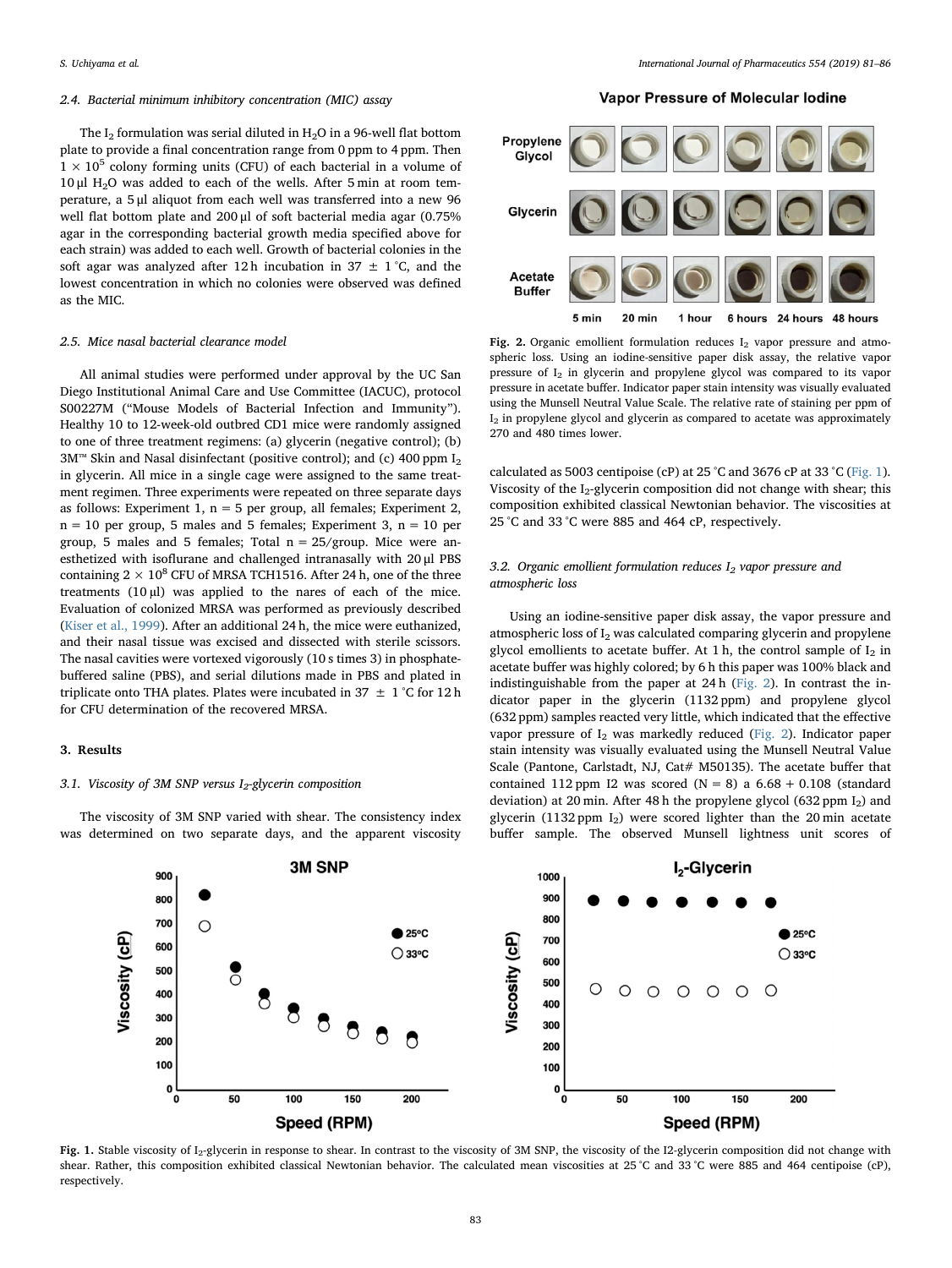<span id="page-3-0"></span>**Representative Assay Plate** No lodine **MRSA** GAS AB PA **VRE** controls MIC [ppm] **Bacterial Species MRSA**  $\overline{a}$  $\overline{2}$ GAS Methicillin-resistant  $0.25 - 1$ AB  $\mathbf{1}$ **Staphylococcus aureus (MRSA)** PA  $0.5$ **Group A Streptococcus (GAS)**  $0.25 - 1$ **VRE**  $0.25$ Acinetobacter baumannii (AB)  $0.125 - 1$  $0.125$ Pseudomonas aeruginosa (PA)  $0.5 - 1$ 0.0625 Vancomvcin-resistant  $0.5 - 2$ 0.0313 **Enterococcus faecalis (VRE)** 

Fig. 3. The antibacterial potency of the I<sub>2</sub>/glycerin formulation by modified microbroth dilution assay with soft agar recovery. The concentration (ppm) at the dilution of product in which no growth of bacteria was detected was defined to represent the minimal inhibitory concentration (MIC); three independent experiments were performed for each bacterial test species.

 $8.18 + 0.108$  for propylene glycol and  $7.67 + 0.113$  for glycerin  $(N = 8$  for each) were assumed to be equivalent to the staining intensity observed at 20 min in the acetate buffer for comparison. The relative rate of staining per ppm of  $I_2$  in propylene glycol and glycerin compared to acetate was reduced by approximately 200- and 400-fold, respectively.

Molecular Iodine Minimum Inhibitory Concentration (MIC)

# 3.3. Inhibitory activity of the  $I_2$ /glycerin formulation against MDR pathogens

The antibacterial potency of the  $I_2$ /glycerin formulation was assessed in a modified microbroth dilution assay with soft agar recovery ([Fig. 3](#page-3-0)). The concentration (ppm) at the dilution of product in which no growth of bacteria was detected was defined to represent the minimal inhibitory concentration (MIC); three independent experiments were performed for each bacterial test species. The MIC of  $I_2$  against a model USA300 strain of community-associated MRSA was calculated at between  $0.25$  and  $1.0$  ppm. Comparable potency  $(0.25 - 1.0$  ppm) was observed against another leading invasive human Gram-positive bacterial pathogen, GAS, capable of producing deep-seated soft-tissue infections, sepsis and toxic shock syndrome [\(Walker et al., 2014\)](#page-5-25) and VRE (0.5 – 2.0 ppm), a leading MDR Gram-positive opportunistic pathogen seen in catheter-associated bloodstream and urinary tract infections ([Miller et al., 2016\)](#page-5-26). The  $I_2$  formulation showed similar potency against two dangerous MDR Gram-negative pathogens currently faced in the hospitals – P. aeruginosa (0.5 – 1.0 ppm), a cause of respiratory infections in cystic fibrosis sufferers and ventilated ICU patients, sepsis in neutropenic individuals, and burn infections [\(Juan et al., 2017](#page-5-27)), and A. baumannii  $(0.125 - 1.0$  ppm), an emerging agent of nosocomial pneumonia, bacteremia and wound infections ([Wong et al., 2017\)](#page-5-28).

## 3.4. In vivo efficacy of the  $I_2$ /glycerin formulation in MRSA nasal decolonization

A murine model of nasal colonization with MRSA was used to compare the ability of the  $I_2/g$ lycerin formulation to reduce bacterial burden in comparison to 3M™ SNP. After 24 h colonization and 24 h of treatment, the dissected nasal cavity was washed in PBS and plated on agar for CFU enumeration. Out of the 25 animals in the control (untreated) arm, six animals exhibited very low colonization levels (CFU per nasal cavity < 1500); however, the average CFU per nasal cavity in the remaining 19 animals was 11,051. Both the 3M™ SNP and the  $I_2$ glycerin treatment significantly reduced MRSA in the nasal cavity; the mean MRSA reduction with 3M™ SNP was 2.15-logfold vs. 2.40-log fold with  $I_2$ -glycerin [\(Fig. 4\)](#page-3-1). However, clinical success in a patient in this application is perhaps more accurately evaluated using binomial statistics, since an average reduction does not incorporate an evaluation of

<span id="page-3-1"></span>

| <b>Treatment</b>                                     | <b>Failure</b> <sup>a</sup> | <b>Success</b> |
|------------------------------------------------------|-----------------------------|----------------|
| PBS Control                                          | 20                          |                |
| 3M Skin & Nasal Antiseptic                           |                             | 16             |
| $Glycerin-I2$                                        | 3 <sup>b</sup>              | 22             |
| $a < 2$ log reduction MRSA.<br>$b$ p<0.05 Chi-Square |                             |                |

Fig. 4. Murine model of MRSA nasal colonization with MRSA. The ability of the I<sub>2</sub>/glycerin formulation to reduce bacterial burden was compared to 3M™ SNP. After 24 h colonization and 24 h of treatment, the dissected nasal cavity was washed in PBS and plated on agar for CFU enumeration. The mean MRSA reduction with 3M™ SNP was 2.15-logfold vs. 2.40-log fold with I<sub>2</sub>-glycerin. Using a criterion for treatment success a minimum two-log reduction in CFU, the 3M™ SNP exhibited 9 failures in 25 mice, compared to only 3 failures with I2-glycerin.

the proportion of individual patients who benefited. To that end, we applied as a criterion for treatment success a minimum two-log reduction in CFU. With this definition, the 3M™ SNP exhibited 9 failures in 25 mice, compared to only 3 failures with  $I_2$ -glycerin.

#### 4. Discussion

Colonization of the nasal mucosa is a prerequisite for S. aureus infection, and new agents to decolonize high risk patients, reduce invasive disease, and check pathogen spread within the hospital are of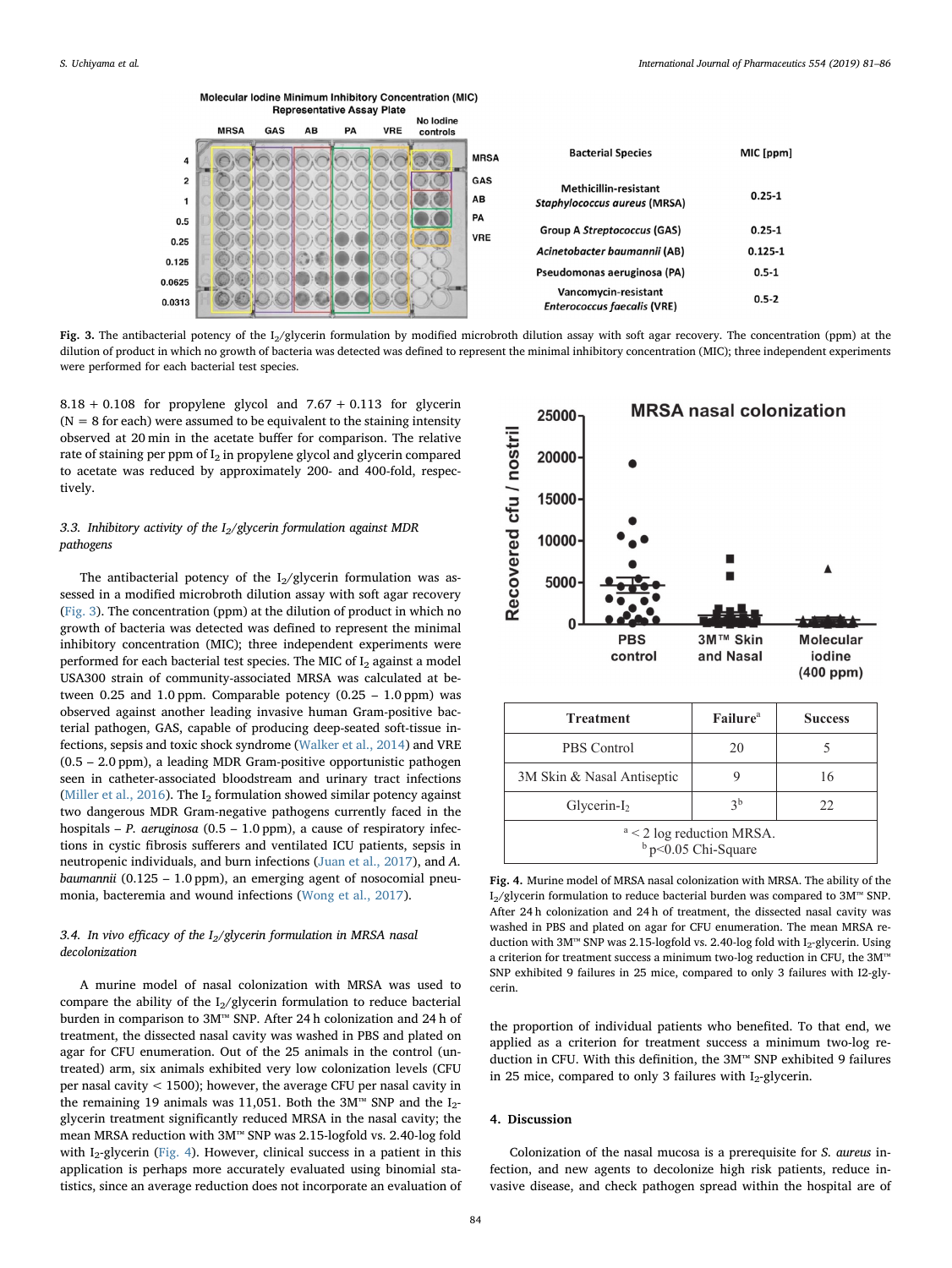paramount importance.  $I_2$ -based formulations are gaining renewed interest given rising resistance to mupirocin, the most common topical antibiotic for this indication. We report a new non-staining formulation of  $I_2$  combined with glycerin, a common benign pharmaceutical excipient, envisioned for topical delivery, with potent bactericidal activity in vitro (∼1 ppm vs. MRSA) and therapeutic efficacy in a proof-ofprincipal murine model of MRSA nasal colonization.

An important concept illustrated in the present study is that the concentration of an iodophor does not correspond to the concentration of active  $(I_2)$ ; in this regard PVP-I is more accurately thought of as an excipient as opposed to an active agent. Indeed, PVP-I is simply one of many excipients that yields a complex equilibrium of chemicals that provides a relatively low concentration of an active biocide, i.e.  $I_2$ . Molecular  $I_2$  can inactivate enteric viruses, enteric bacteria, bacterial viruses, protozoan cysts, fungi, mycobacteria and spores ([Cheng et al.,](#page-4-7) [2018; Gottardi, 1999; Hoehn, 1976\)](#page-4-7); however, different amounts of  $I_2$ and exposure times are required to inactivate these diverse classes of organisms. Iodophor compositions do not offer the ability to adjust the concentration of  $I_2$  for any particular clinical indication and thus limit its utility in diverse healthcare settings. There are few published studies in which one can confidently conclude that the toxicity of  $I_2$  per se was studied [\(Duan et al., 1999; Kessler, 2004a,b; Thrall and Bull, 1990;](#page-5-21) [Thrall et al., 1992a; Thrall et al., 1992b](#page-5-21)). If clinicians knew the true concentration of  $I_2$  in different drug formulations, the potential utility of this active for different therapeutic indications could be evaluated. Another point often misconstrued in the literature regards the inappropriate linkage of iodophor "toxicity" to  $I_2$ . Rather, dilution of PVP-I, i.e. increased  $I_2$ , is associated with reduced toxicity [\(York et al.,](#page-5-29) [1988\)](#page-5-29). Evaporation of both  $I_2$  and water can reduce the concentration of unbound  $I_2$  on skin; loss of water shifts the equilibrium binding of  $I_2$ and lowers the concentration of unbound  $I_2$ . The glycerin-based  $I_2$ formulation delivered high local concentrations of the active antimicrobial entity with minimal evaporative loss. The loss of  $I_2$  in the glycerin-I2 mixture is significantly reduced which should provide longer exposure of epidermal tissue to active biocide.

Our results from MIC testing are consistent with a previously published value of 0.2 ppm  $I_2$  that demonstrated a 6-log kill of enteric bacteria [\(Chang, 1971](#page-4-8)). However, bacterial inactivation by  $I_2$  has been shown to vary by bacterial species and growth conditions ([Cargill et al.,](#page-4-9) [1992; Pyle and McFeters, 1989\)](#page-4-9). I2 exposure required for inactivation of viruses, cysts, mycobacterium and spores varies widely ([Hoehn, 1976](#page-5-30)). Neutralization of  $I_2$  by organic matter in the nasal cavity or on epidermal surfaces could theoretically lower the effective concentration of active biocide ([Gottardi, 1991](#page-5-31)).  $I_2$  exhibits the unique property of diffusing into human and then back-diffusing out of skin for at least 24 h. This back-diffusion is associated with a topical antibacterial activity ([Gottardi, 1999\)](#page-5-32).

The antimicrobial activity of a topical formulation is not solely a function of the active agent as chemical interactions of excipients and the physical properties of the carrier play a role. The dynamic viscosity of the  $3M^{TM}$  SNP varies as a function of shear force due to a high concentration of excipients. The thixotropic behavior of  $3M^{TM}$  SNP is due to the fact that this composition forms a film as it dries; film forming topical formulations are designed to maintain active on skin. This approach would be logical if the active in  $3M^{TM}$  SNP were an antibiotic; however, as indicated in the introduction ([Ferguson et al.,](#page-5-15) [2003; Gottardi, 1980, 1983\)](#page-5-15) the concentration of active  $I_2$  is reduced as the concentration of complexing agents is increased, i.e. as a film is formed. At full strength the  $3M^{TM}$  SNP contains less than 10 ppm of unbound iodine, 0.5% of thiosulfate titratable iodine, i.e. triiodide and  $I_2$ , in a composition that contains 5% total iodine; the comparable numbers for the glycerin- $I_2$  composition is 800 ppm I2, 0.8% thiosulfate titratable iodine in a composition that contains 0.8% total iodine. The  $> 80$ -fold higher concentration of  $I_2$  in the glycerin composition should increase as the  $3M^{TM}$  SNP forms a film. The higher concentration of I<sub>2</sub> in the glycerin composition should lead to increased microbicidal

capacity in those instances where the nasal cavity contains high levels of mucus which is known to neutralize  $I_2$  via reaction with cysteine. The lower vapor pressure of  $I_2$  in glycerin as compared to the  $3M^{TM}$  SNP composition reduces the potential for  $I_2$  diffusion into lung tissue. Likewise, the higher  $I_2$  concentration provides much higher levels of  $I_2$ absorption into skin which confers a durable antimicrobial effect at the cutaneous surface.

A comparison of the formulation characteristics of the 3M product to the glycerin-I<sub>2</sub> composition demonstrates the disparity between the two formulation strategies. The 3M iodophor contains less than 10 ppm of unbound iodine, 0.5% of thiosulfate titratable iodine, i.e. triiodide and I2, in a composition that contains 5% total iodine; the comparable numbers for the glycerin-iodine composition is 800 ppm  $I_2$ , 0.8% thiosulfate titratable iodine in a composition that contains 0.8% total iodine. The > 80-fold higher concentration of active in the glycerin composition should provide increased microbicidal capacity in those instances where the nasal cavity contains high levels of mucus which is known to neutralize  $I_2$  via reaction with cysteine. The lower vapor pressure of  $I_2$  in glycerin as compared to the 3M iodophor composition reduces the potential for  $I_2$  diffusion into lung tissue. Likewise, the higher  $I_2$  concentration provides much higher levels of  $I_2$  absorption into skin which, as shown by ([Gottardi, 1999](#page-5-32)), confers a durable antimicrobial effect.

# 5. Conclusion

A topical composition that contains greater functional concentrations of  $I_2$  than found in 10% PVP-I should provide a more robust and effective topical agent for MRSA decolonization and other anti-infective indications. Our in vitro and in vivo proof-of-principle studies with a non-staining formulation of  $I_2$  in a glycerin emollient reveal the potential for this novel topical formulation.

#### Acknowledgement

Research performed at UC San Diego was supported through a sponsored research agreement with Iogen, LLC and NIH/NIAID research grant U01-AI124316 (VN).

#### References

- <span id="page-4-3"></span>[Ammerlaan, H.S., Kluytmans, J.A., Wertheim, H.F., Nouwen, J.L., Bonten, M.J., 2009.](http://refhub.elsevier.com/S0378-5173(18)30822-6/h0005) [Eradication of methicillin-resistant](http://refhub.elsevier.com/S0378-5173(18)30822-6/h0005) Staphylococcus aureus carriage: a systematic re[view. Clin. Infect. Dis. 48, 922](http://refhub.elsevier.com/S0378-5173(18)30822-6/h0005)–930.
- <span id="page-4-5"></span>[Anderson, M.J., David, M.L., Scholz, M., Bull, S.J., Morse, D., Hulse-Stevens, M., Peterson,](http://refhub.elsevier.com/S0378-5173(18)30822-6/h0010) M.L., 2015. Effi[cacy of skin and nasal povidone-iodine preparation against mupir](http://refhub.elsevier.com/S0378-5173(18)30822-6/h0010)[ocin-resistant methicillin-resistant](http://refhub.elsevier.com/S0378-5173(18)30822-6/h0010) Staphylococcus aureus and S. aureus within the [anterior nares. Antimicrob. Agents Chemother. 59, 2765](http://refhub.elsevier.com/S0378-5173(18)30822-6/h0010)–2773.
- <span id="page-4-4"></span>[Antonov, N.K., Garzon, M.C., Morel, K.D., Whittier, S., Planet, P.J., Lauren, C.T., 2015.](http://refhub.elsevier.com/S0378-5173(18)30822-6/h0015) [High prevalence of mupirocin resistance in](http://refhub.elsevier.com/S0378-5173(18)30822-6/h0015) Staphylococcus aureus isolates from a [pediatric population. Antimicrob. Agents Chemother. 59, 3350](http://refhub.elsevier.com/S0378-5173(18)30822-6/h0015)–3356.
- <span id="page-4-1"></span>[Armstrong-Esther, C.A., 1976. Carriage patterns of](http://refhub.elsevier.com/S0378-5173(18)30822-6/h0020) Staphylococcus aureus in a healthy non[hospital population of adults and children. Ann. Hum. Biol. 3, 221](http://refhub.elsevier.com/S0378-5173(18)30822-6/h0020)–227.
- [Bebko, S.P., Green, D.M., Awad, S.S., 2015. E](http://refhub.elsevier.com/S0378-5173(18)30822-6/h0025)ffect of a preoperative decontamination [protocol on surgical site infections in patients undergoing elective orthopedic surgery](http://refhub.elsevier.com/S0378-5173(18)30822-6/h0025) [with hardware implantation. JAMA Surg. 150 390-295](http://refhub.elsevier.com/S0378-5173(18)30822-6/h0025).
- <span id="page-4-0"></span>Big, C., Malani, P.N., 2010. Staphylococcus aureus [bloodstream infections in older adults:](http://refhub.elsevier.com/S0378-5173(18)30822-6/h0030) [clinical outcomes and risk factors for in-hospital mortality. J. Am. Geriatr. Soc. 58,](http://refhub.elsevier.com/S0378-5173(18)30822-6/h0030) 300–[305](http://refhub.elsevier.com/S0378-5173(18)30822-6/h0030).
- <span id="page-4-2"></span>[Bode, L.G., Kluytmans, J.A., Wertheim, H.F., Bogaers, D., Vandenbroucke-Grauls, C.M.,](http://refhub.elsevier.com/S0378-5173(18)30822-6/h0035) [Roosendaal, R., Troelstra, A., Box, A.T., Voss, A., van der Tweel, I., van Belkum, A.,](http://refhub.elsevier.com/S0378-5173(18)30822-6/h0035) [Verbrugh, H.A., Vos, M.C., 2010. Preventing surgical-site infections in nasal carriers](http://refhub.elsevier.com/S0378-5173(18)30822-6/h0035) of Staphylococcus aureus[. N. Engl. J. Med. 362, 9](http://refhub.elsevier.com/S0378-5173(18)30822-6/h0035)–17.
- <span id="page-4-9"></span>[Cargill, K.L., Pyle, B.H., Sauer, R.L., McFeters, G.A., 1992. E](http://refhub.elsevier.com/S0378-5173(18)30822-6/h0040)ffects of culture conditions and biofi[lm formation on the iodine susceptibility of](http://refhub.elsevier.com/S0378-5173(18)30822-6/h0040) Legionella pneumophila. Can. J. [Microbiol. 38, 423](http://refhub.elsevier.com/S0378-5173(18)30822-6/h0040)–429.

<span id="page-4-8"></span>[Chang, S., 1971. Modern concept of disinfection. Proc ASCE, J Sanit Eng Div 97, 689](http://refhub.elsevier.com/S0378-5173(18)30822-6/h0045).

- <span id="page-4-6"></span>[Chatellier, S., Ihendyane, N., Kansal, R.G., Khambaty, F., Basma, H., Norrby-Teglund, A.,](http://refhub.elsevier.com/S0378-5173(18)30822-6/h0050) [Low, D.E., McGeer, A., Kotb, M., 2000. Genetic relatedness and superantigen ex](http://refhub.elsevier.com/S0378-5173(18)30822-6/h0050)[pression in group A streptococcus serotype M1 isolates from patients with severe and](http://refhub.elsevier.com/S0378-5173(18)30822-6/h0050) [nonsevere invasive diseases. Infect. Immun. 68, 3523](http://refhub.elsevier.com/S0378-5173(18)30822-6/h0050)–3534.
- <span id="page-4-7"></span>[Cheng, A., Sun, H.Y., Tsai, Y.T., Wu, U.I., Chuang, Y.C., Wang, J.T., Sheng, W.H., Hsueh,](http://refhub.elsevier.com/S0378-5173(18)30822-6/h0055) [P.R., Chen, Y.C., Chang, S.C., 2018.](http://refhub.elsevier.com/S0378-5173(18)30822-6/h0055) In vitro evaluation of povidone-iodine and